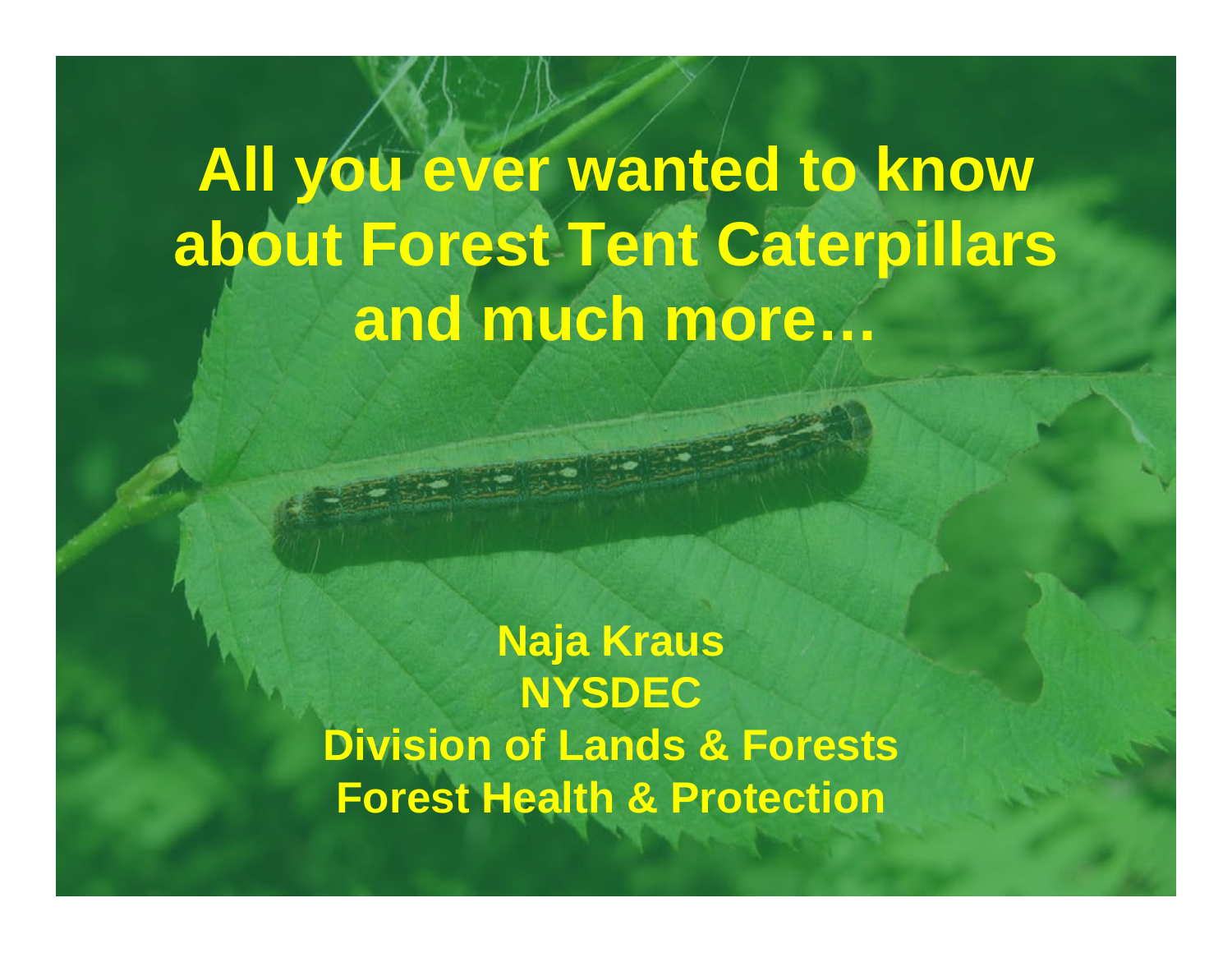### Range

- Forest Tent Caterpillar (*Malacosoma disstria*  Hübner) is a native insect
- Found in hardwood forests throughout North America
- Abundant in eastern North **America**

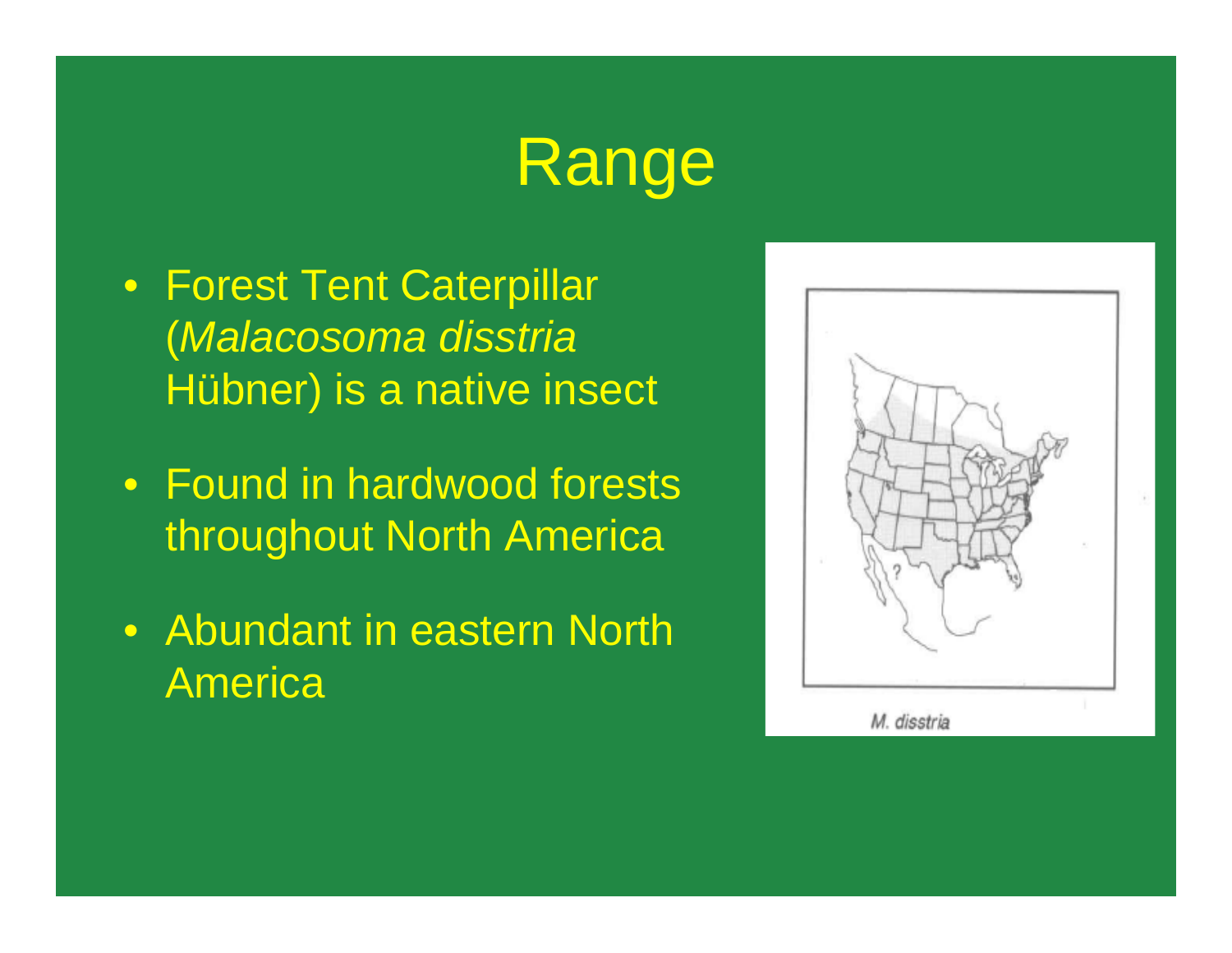

Host trees (preferred food) Hosts vary by region In NY- sugar maple, aspen, cherry, apple, oaks, birch, ash, alder, elm, basswood… Not hosts- red maple, sycamore & conifers • Canada & Western U.S. trembling aspen Southern U.S.- water tupelo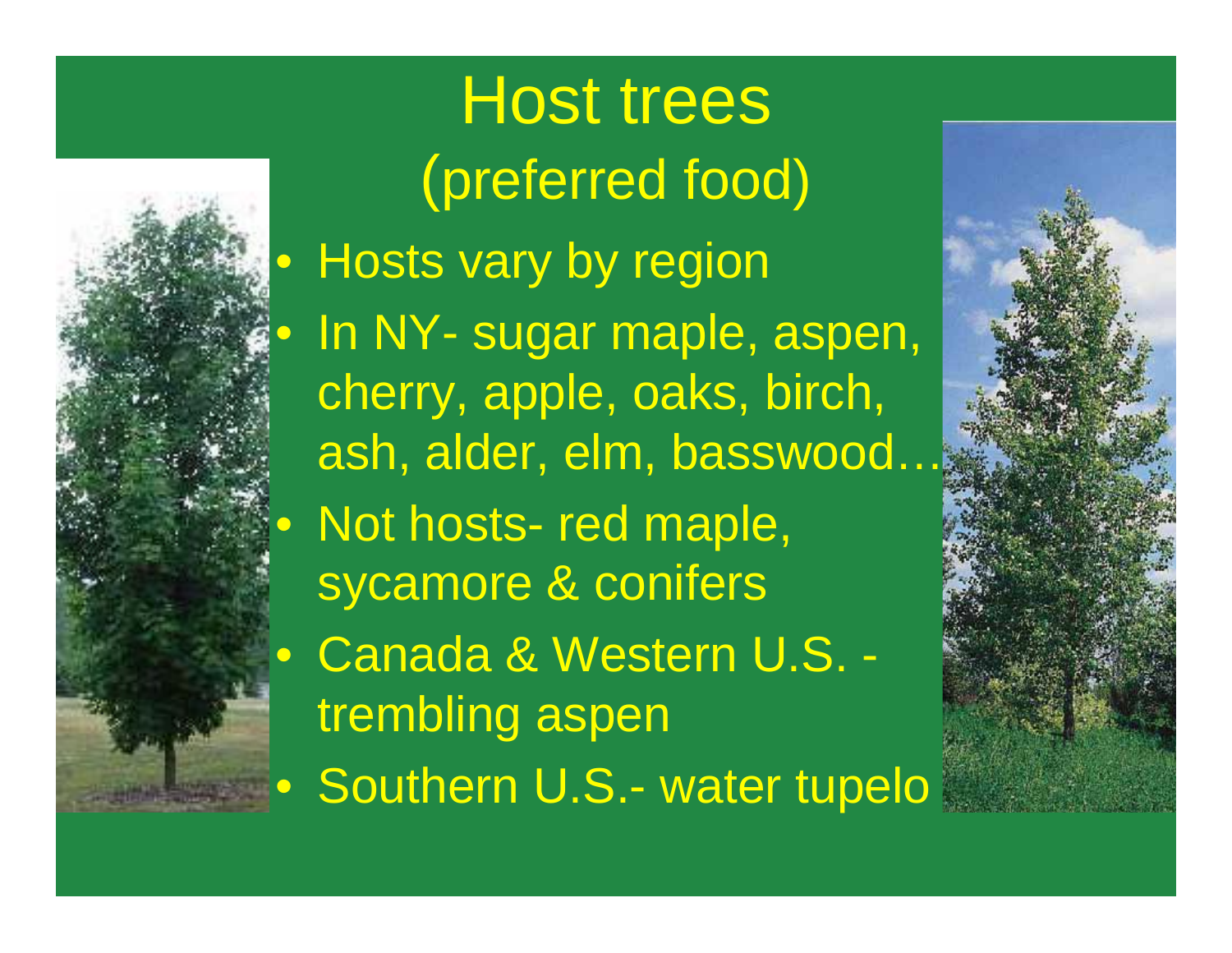## Life History

- One generation per year
- Larvae do not construct "tents"

| <b>Life stage</b>      |  | <b>Length of time per</b><br><b>individual</b> | <b>Time of year</b> |
|------------------------|--|------------------------------------------------|---------------------|
| Larva<br>(Caterpillar) |  | $\sim$ 5-6 weeks                               | Early spring – June |
| Pupa<br>(Cocoon)       |  | $\sim$ 3 weeks                                 | June                |
| <b>Adult</b><br>(Moth) |  | $\sim$ 5 days                                  | July                |
| Egg<br>(Egg mass)      |  | $\sim$ 10 months                               | July - early spring |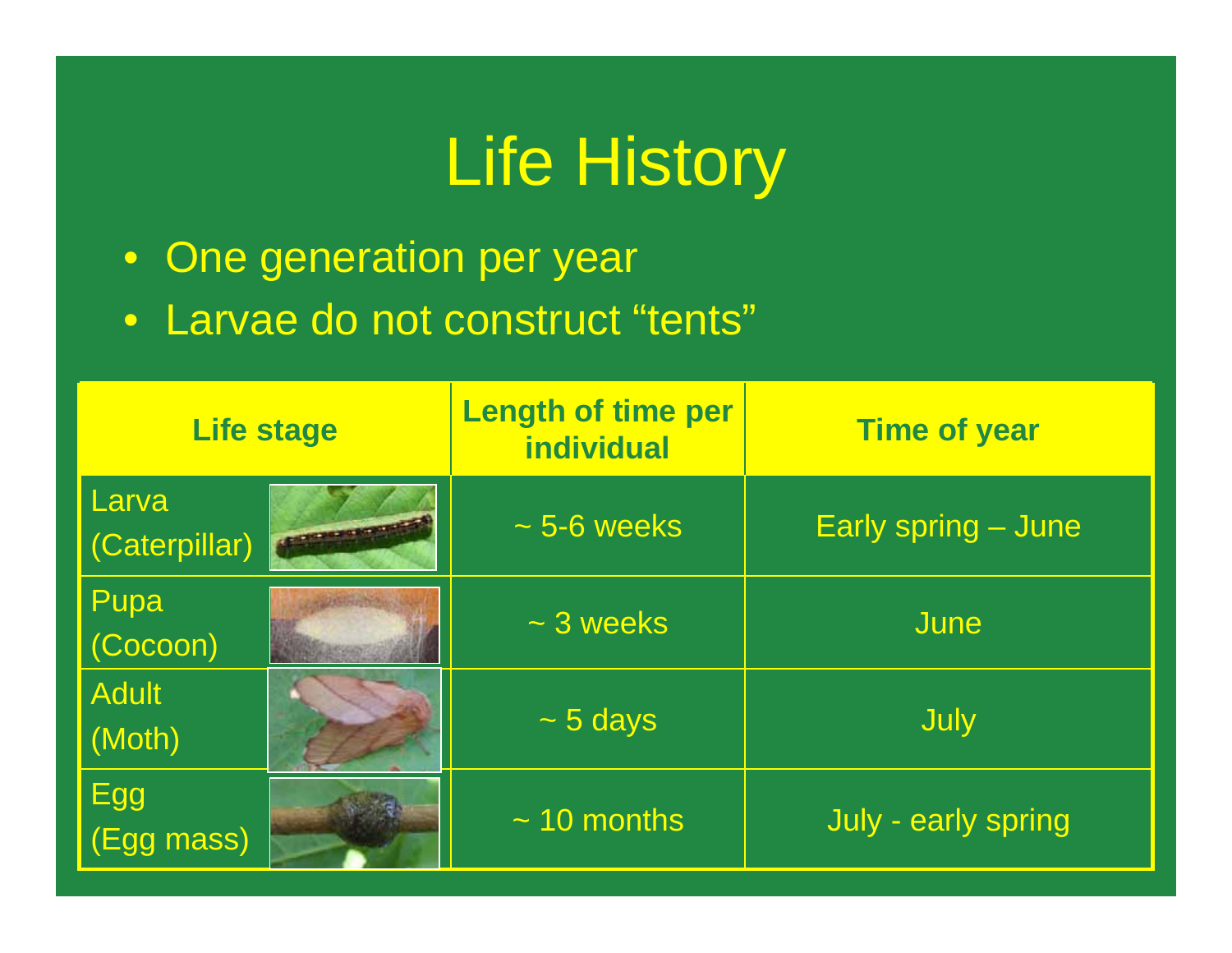### Forest tent caterpillar life cycle



#### Larvae emerge in spring!



#### Overwinter in this stage



Spend less than 1 week as a moth

Pupate in protected area

**Pupae**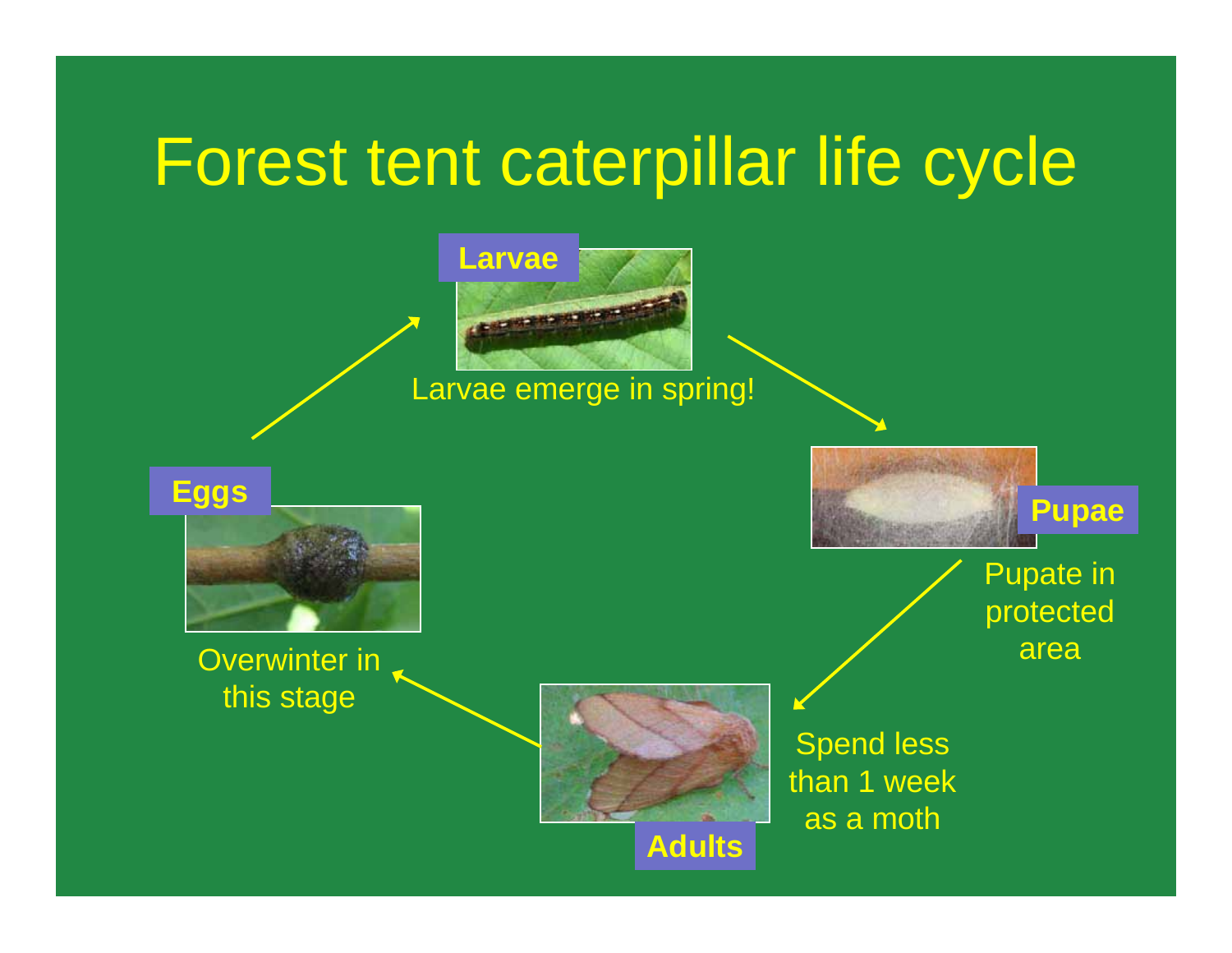### Larvae congregate in "clumps" not "tents"



**NV 4748005** 

Eastern tent caterpillar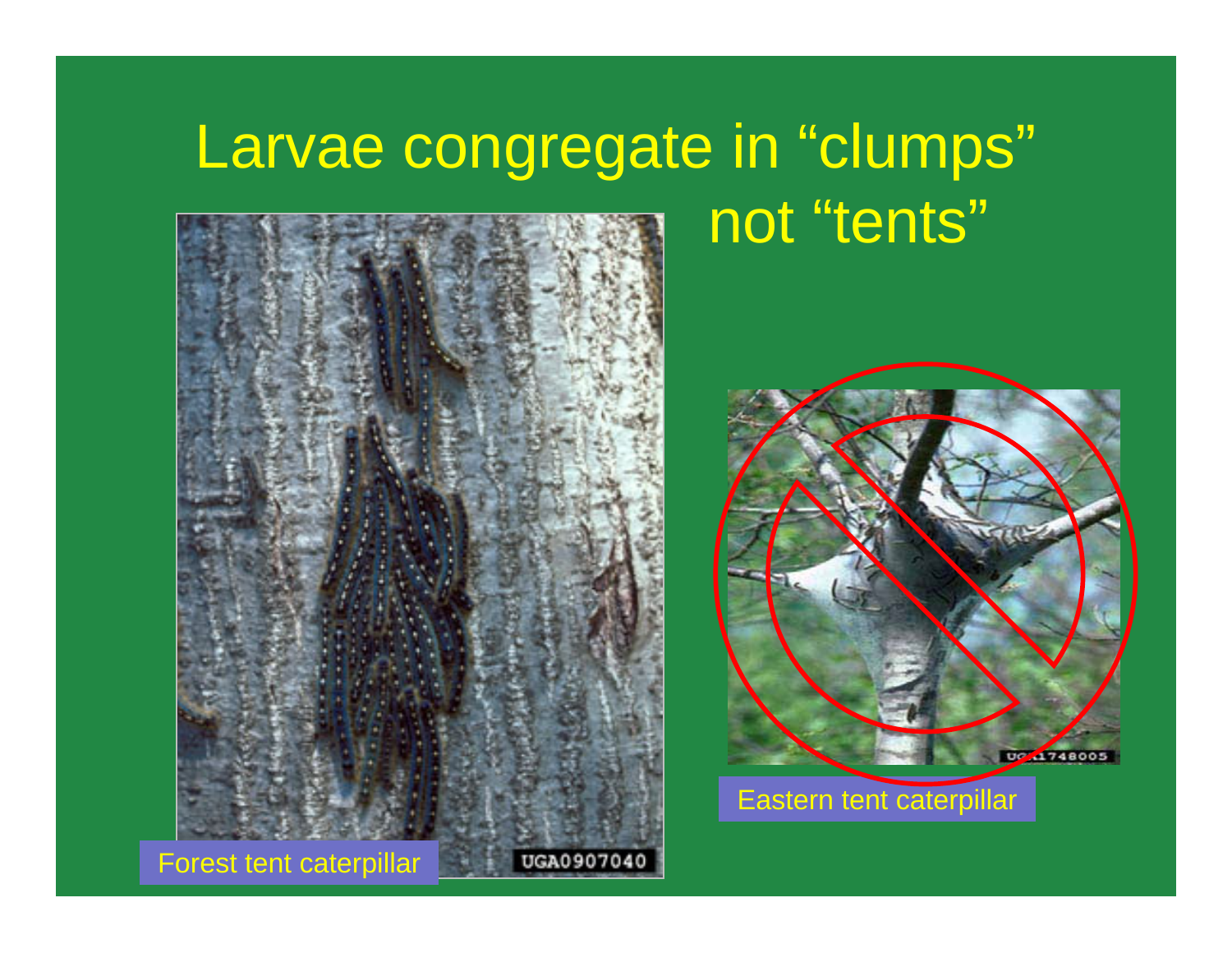### **Forest Tent Caterpillar**

**TYPE 21** 

#### **Eastern Tent Caterpillar**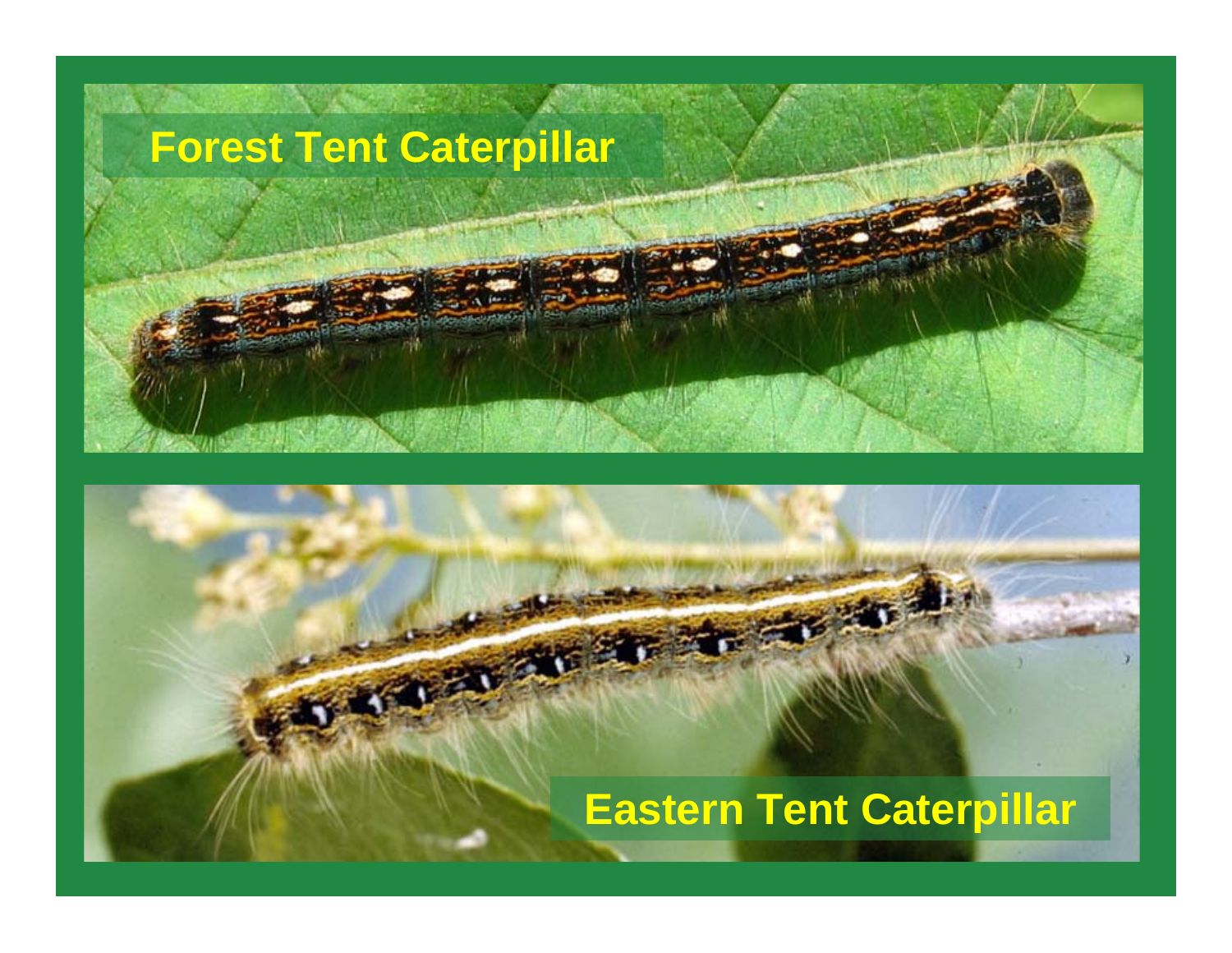

### Larvae



- Hatch near time of bud break
- Feed through May & June for 5-6 weeks
	- 1<sup>st</sup> feed on growing flower & leaf buds in host tree crown
	- Next feed on foliage, usually one branch at a time
- Fifth instars responsible for most of the defoliation
- $\bullet$  Gregarious in early instars use silk to form a trail, rest & molt on silken mats
- FTC only tent caterpillars to use nomadic foraging strategy – often move to new & distant locations silken mat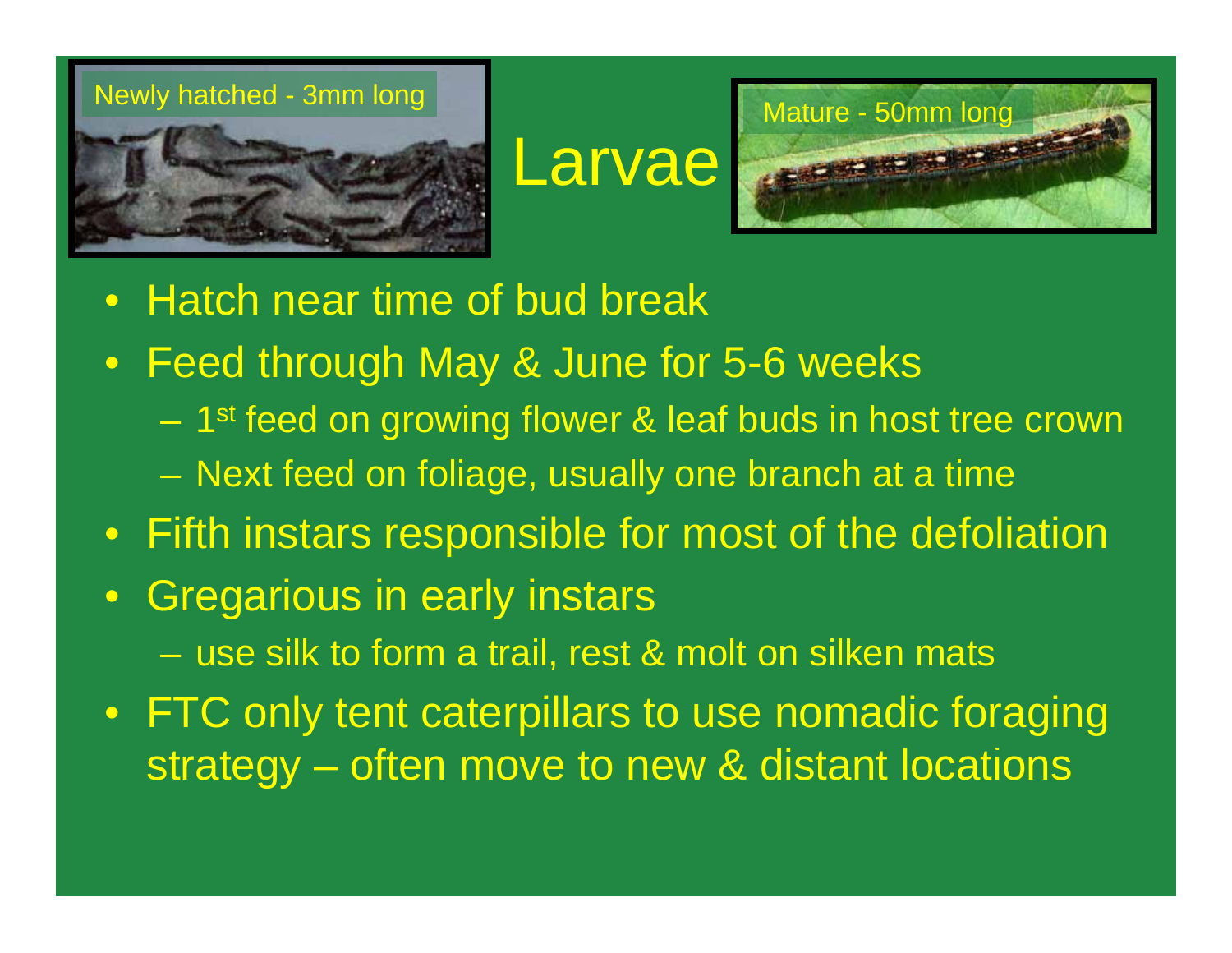

# Pupae (Cocoon)



- Larvae pupate in June
- Solitary cocoons of pale yellow silk
- Pupate in folded leaves or protected areas
- 24 hours for caterpillar to construct cocoon
- Adults emerge ∼3 weeks later

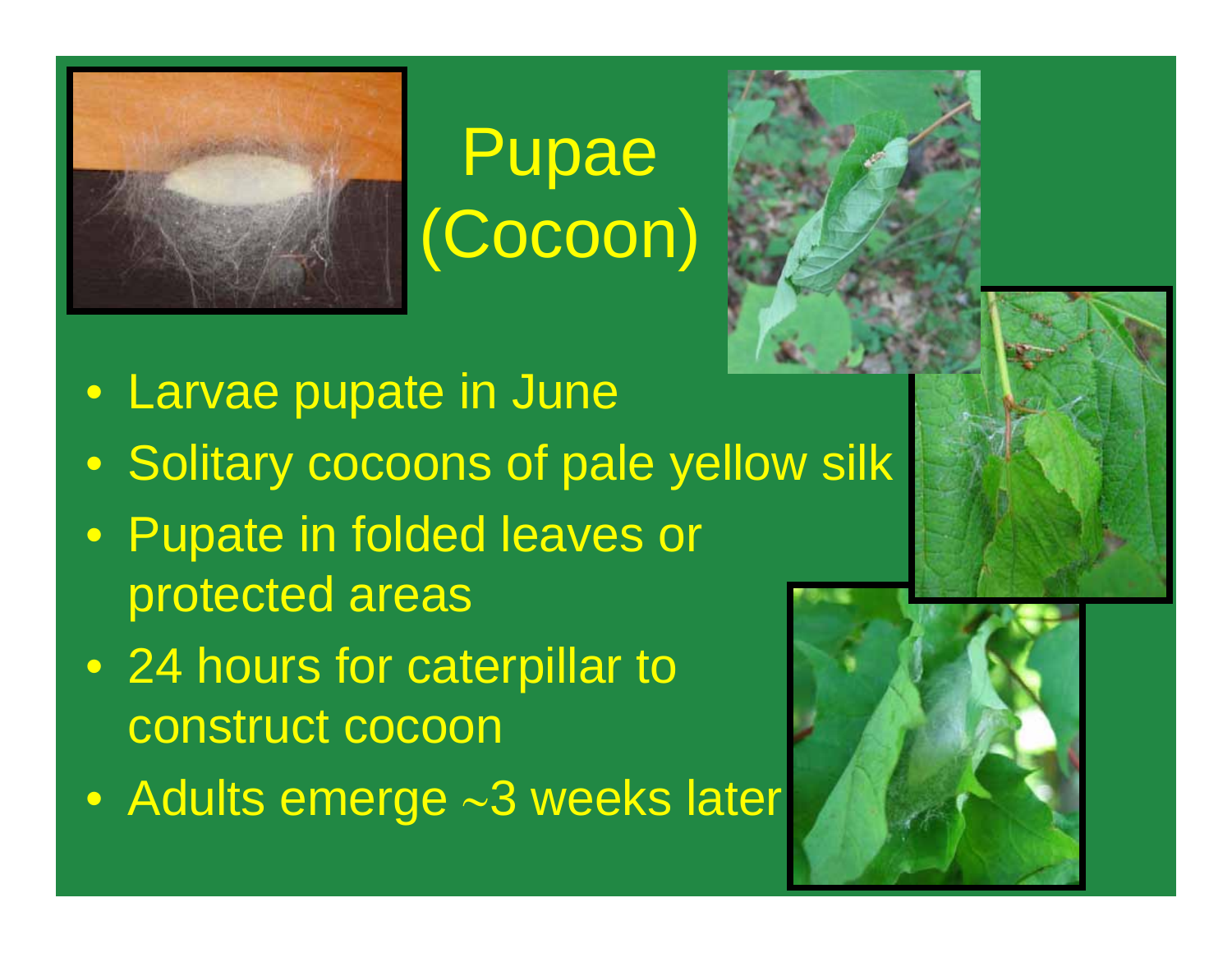# Adults (Moth)

- Moths emerge in July
- Live <sup>∼</sup>5 days, adult stage lasts ∼2 weeks



- Mate, locate hosts & lay eggs
- Females secrete pheromone within ½ hour of emergence
- Males use odor and visual cues to find females
- All eggs oviposited in one batch –Size of egg mass correlated with size of female
- Strongly attracted to light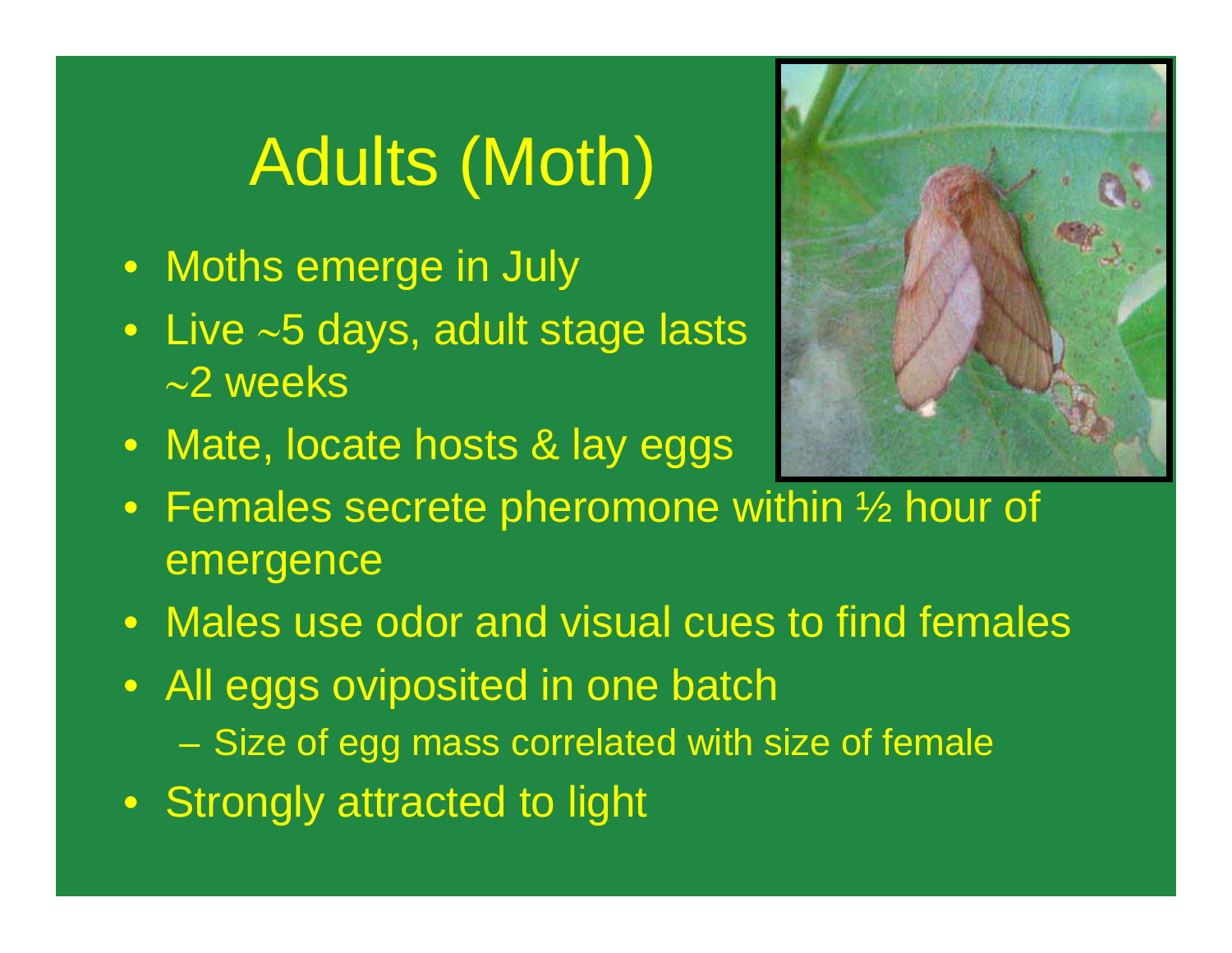

- <sup>∼</sup> ½ inch long for healthy egg mass
- <sup>∼</sup> 150 eggs per egg mass
- Covered with spumaline
- Deposited on small twigs <8mm (avg. 5-8mm) of host trees (sugar maple, aspen, oak, cherry…)
- Most deposited in upper ⅓ or ¼ of tree crown
- Embryos develop within 3 weeks to fully formed pharate larvae & overwinter in this stage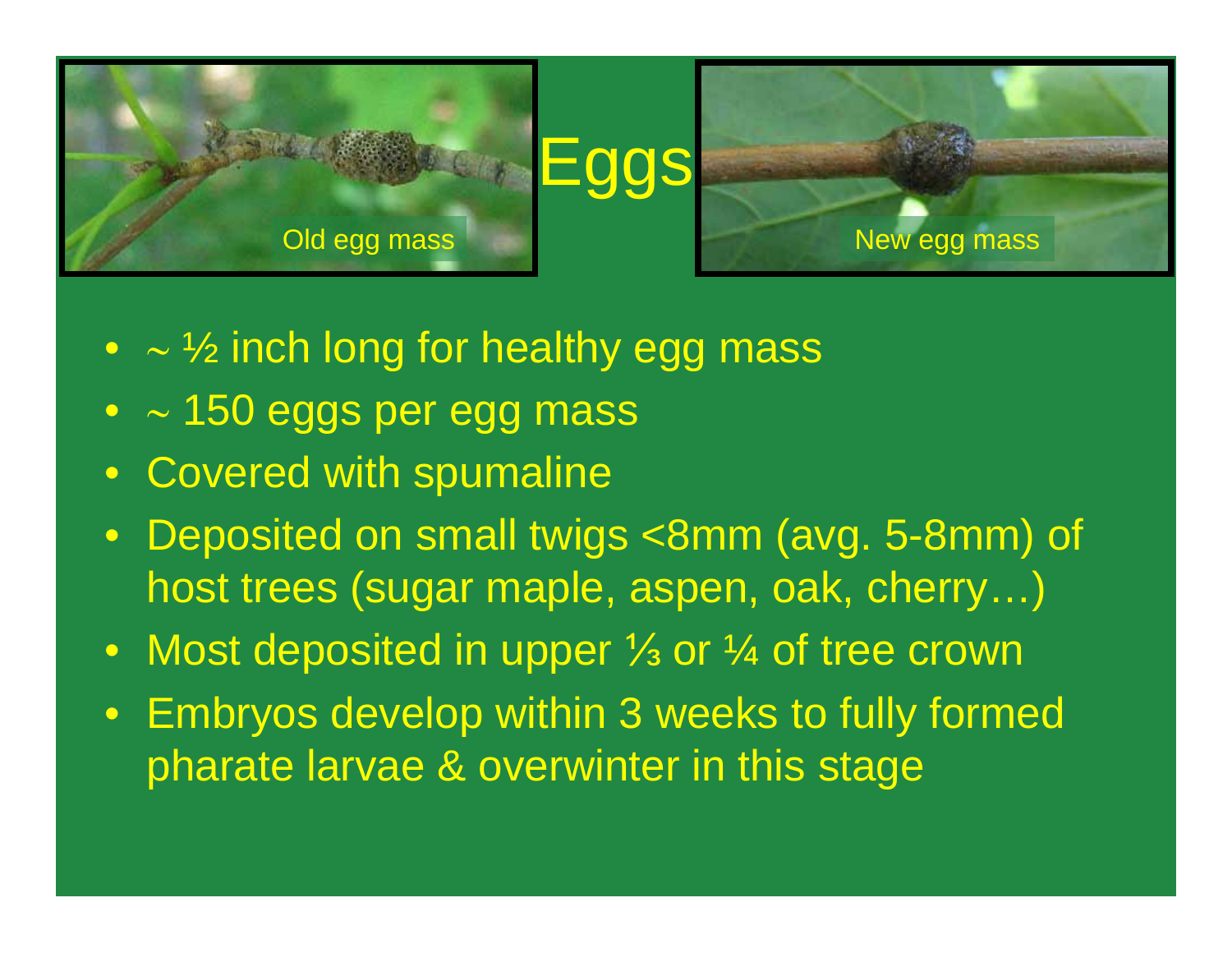NEW egg mass



dark brown & shiny





lighter, almost whitish & dull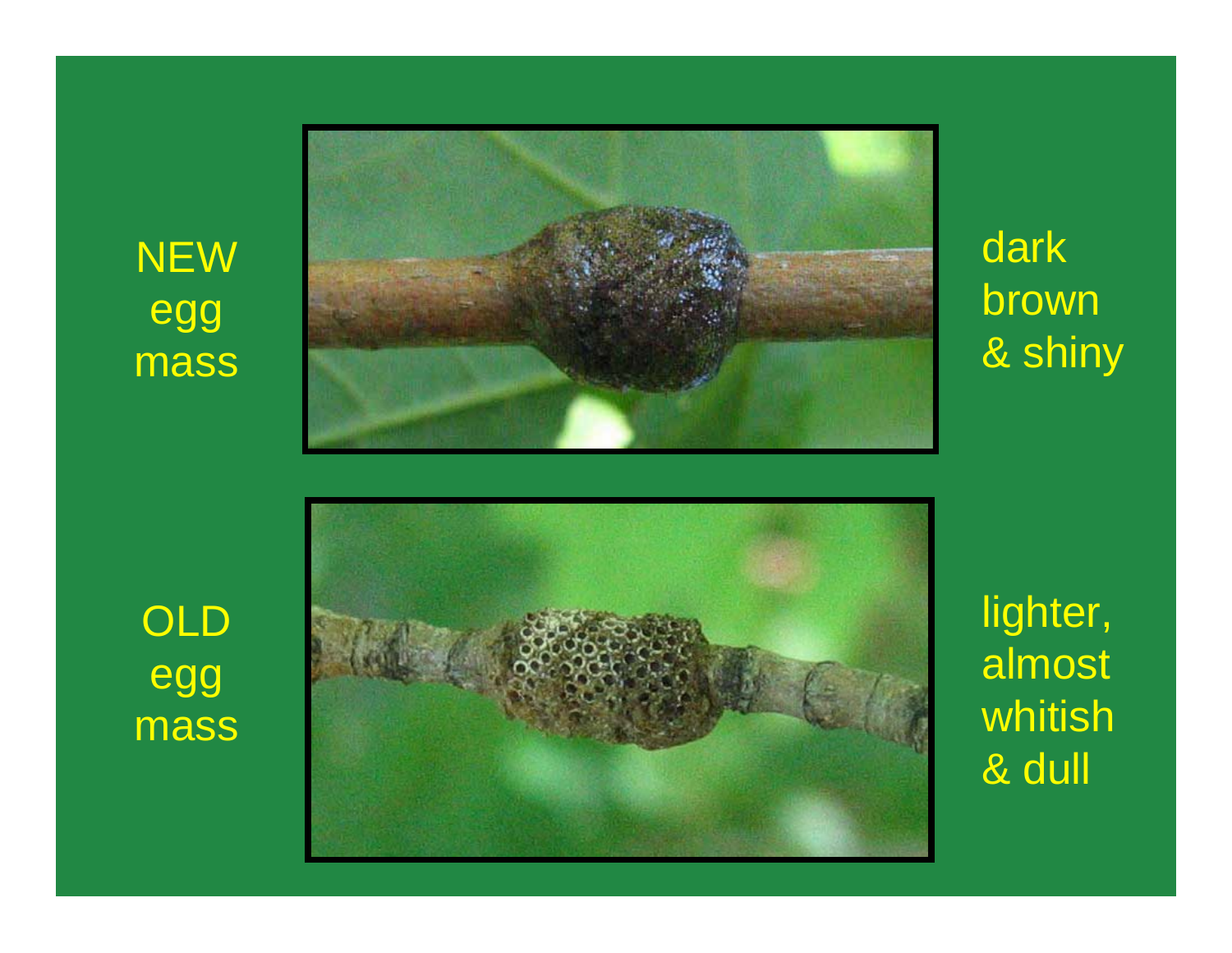### Outbreaks in NY

- Tend to occur at 10 year intervals (varying severity)
- Outbreaks typically last 3 years  $\mathcal{L}_{\mathcal{A}}$  , and the set of the set of the set of the set of the set of the set of the set of the set of the set of the set of the set of the set of the set of the set of the set of the set of the set of the set of th may last between 2-9 years
- Heavy defoliation rarely occurs more than 2 years at a given site
- Prior Outbreaks: 1887, 1896-1901, 1923-1924, 1935-1940, 1951-1955, 1980-1982, 1991-1993

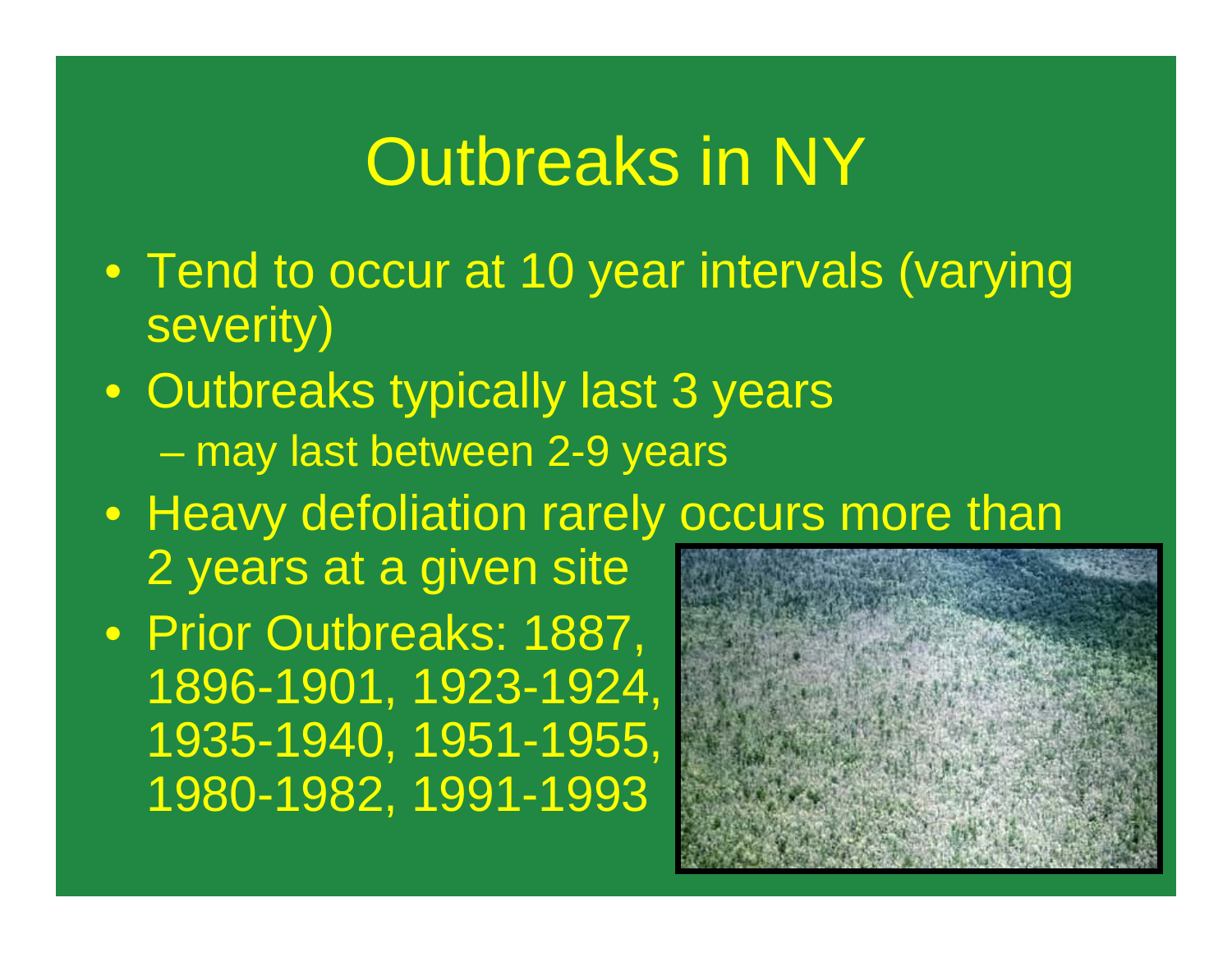## Effects of Defoliation



- Light defoliation (<30%) has little effect on tree health
- Moderate defoliation (31-50%) causes loss of foliage, caterpillars may be a nuisance, little mortality expected
- Heavy defoliation (>50%) may cause tree mortality to hemlock, pine and spruce. Deciduous trees can usually withstand one year of heavy defoliation.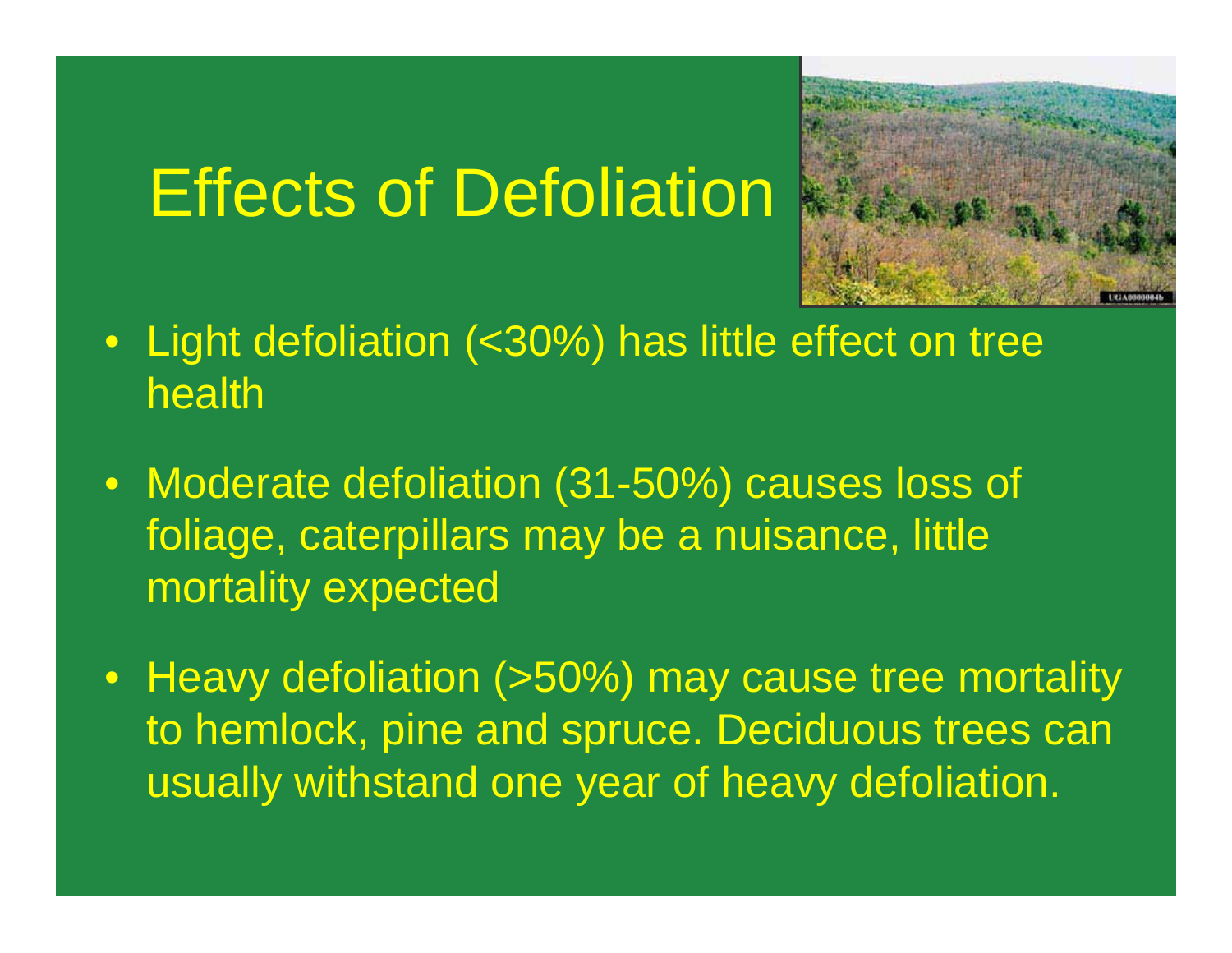### Defoliation & Mortality?

• Repeated defoliation can result in twig & branch dieback and occasional tree mortality



- FTC does not typically cause mortality to host trees
- Mortality can occur when concurrent with other disturbances
	- drought
	- shallow soils
	- late season defoliation…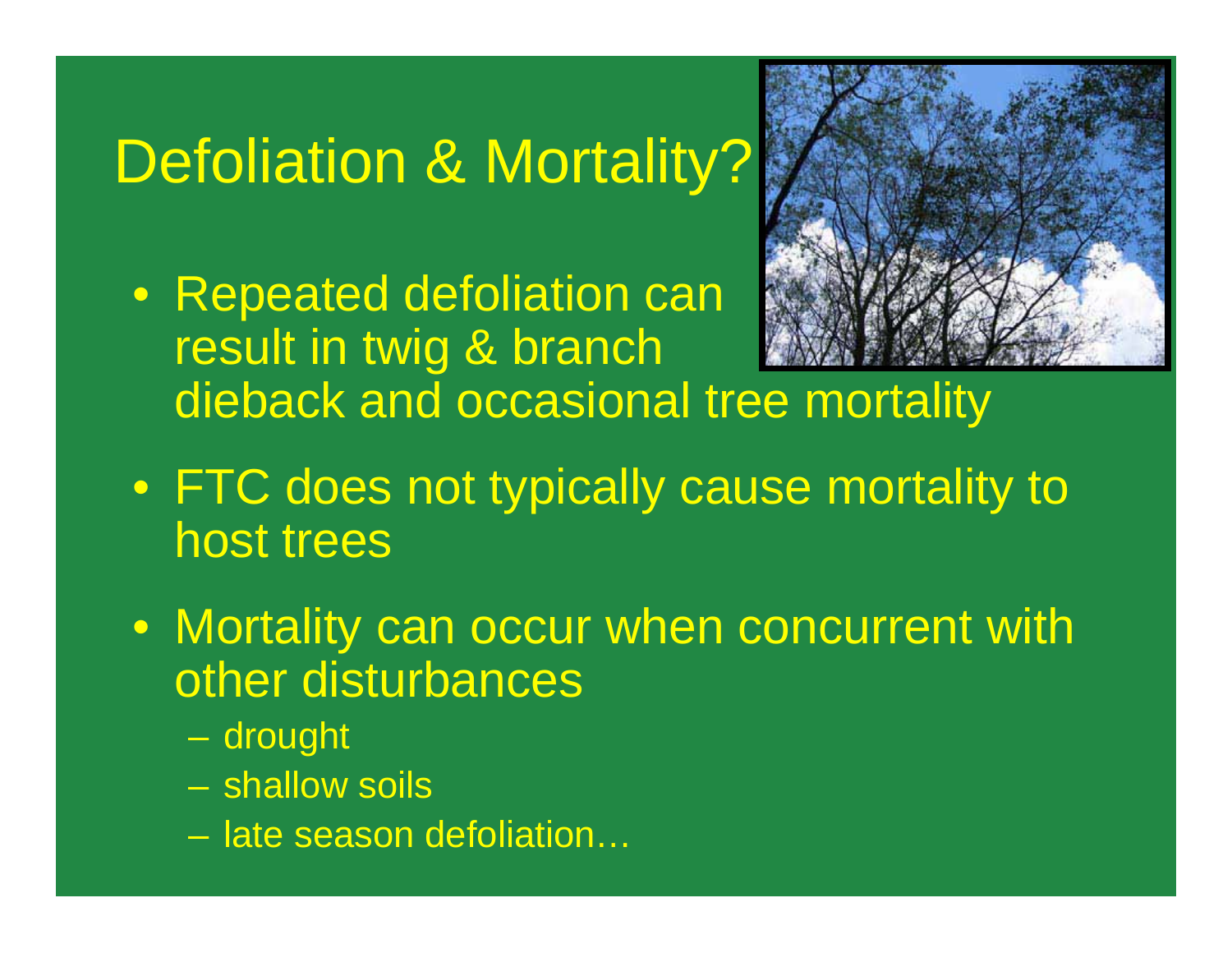### Additional Effects of **Defoliation**

• Trees defoliated early in the



- season often flush a new, smaller set of leaves in July (this uses stored food reserves)
- Defoliated trees often have decreased wood production and food storage
- In sugar maples, sap flow & sugar content may decrease in the year following defoliation
- Stressed trees often emit pheromones that attract more pests (i.e borers, bark beetles)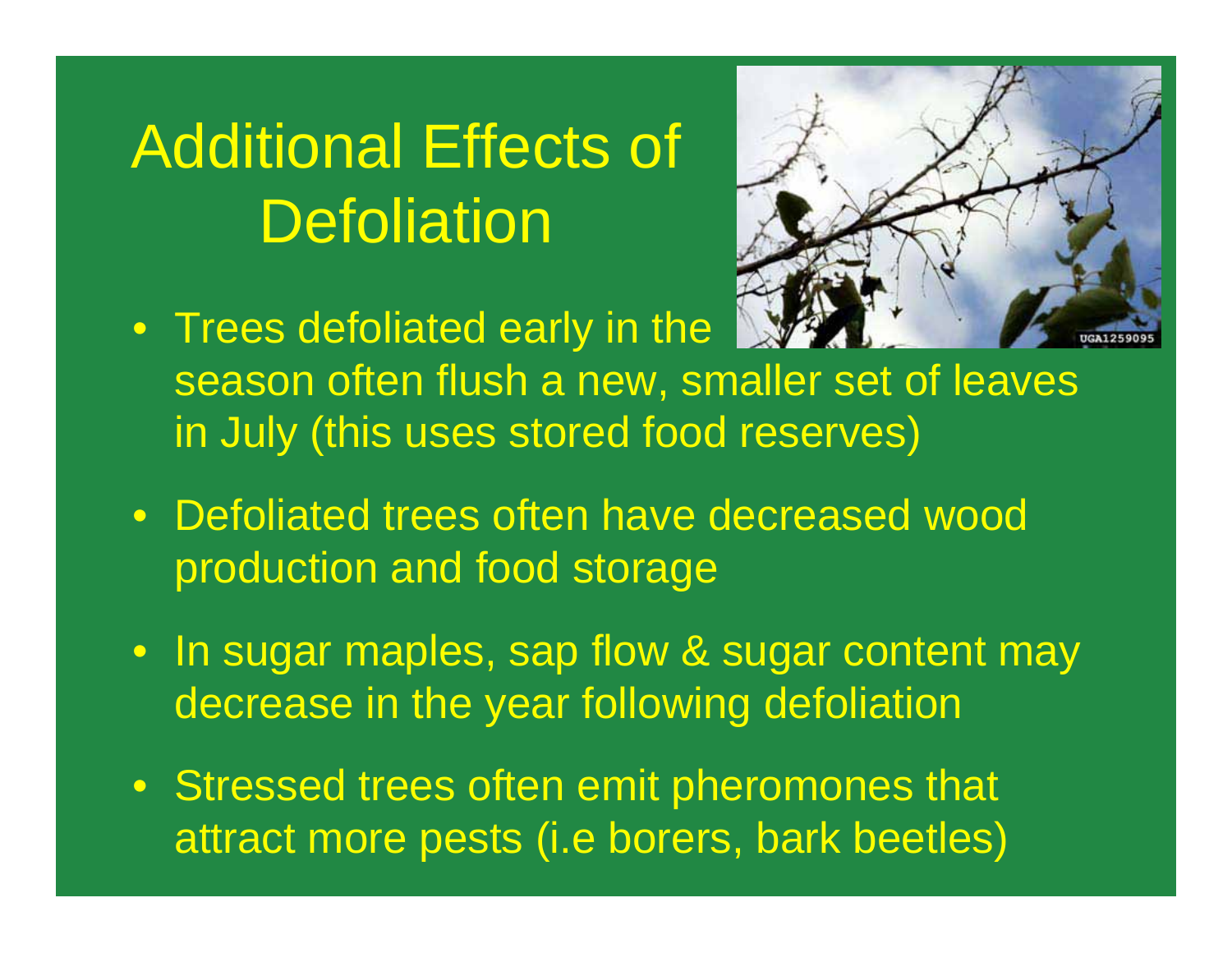### Natural Factors Contributing to **Outbreak Collapse**

- Low spring temperatures
- Adverse weather conditions
- Starvation of larva
- Disease/Pathogens
	- Nuclear Polyhedrosis Virus (NPV)
	- –*Entomopthera* fungi
- Pupal parasitoids Sarcophagid flies